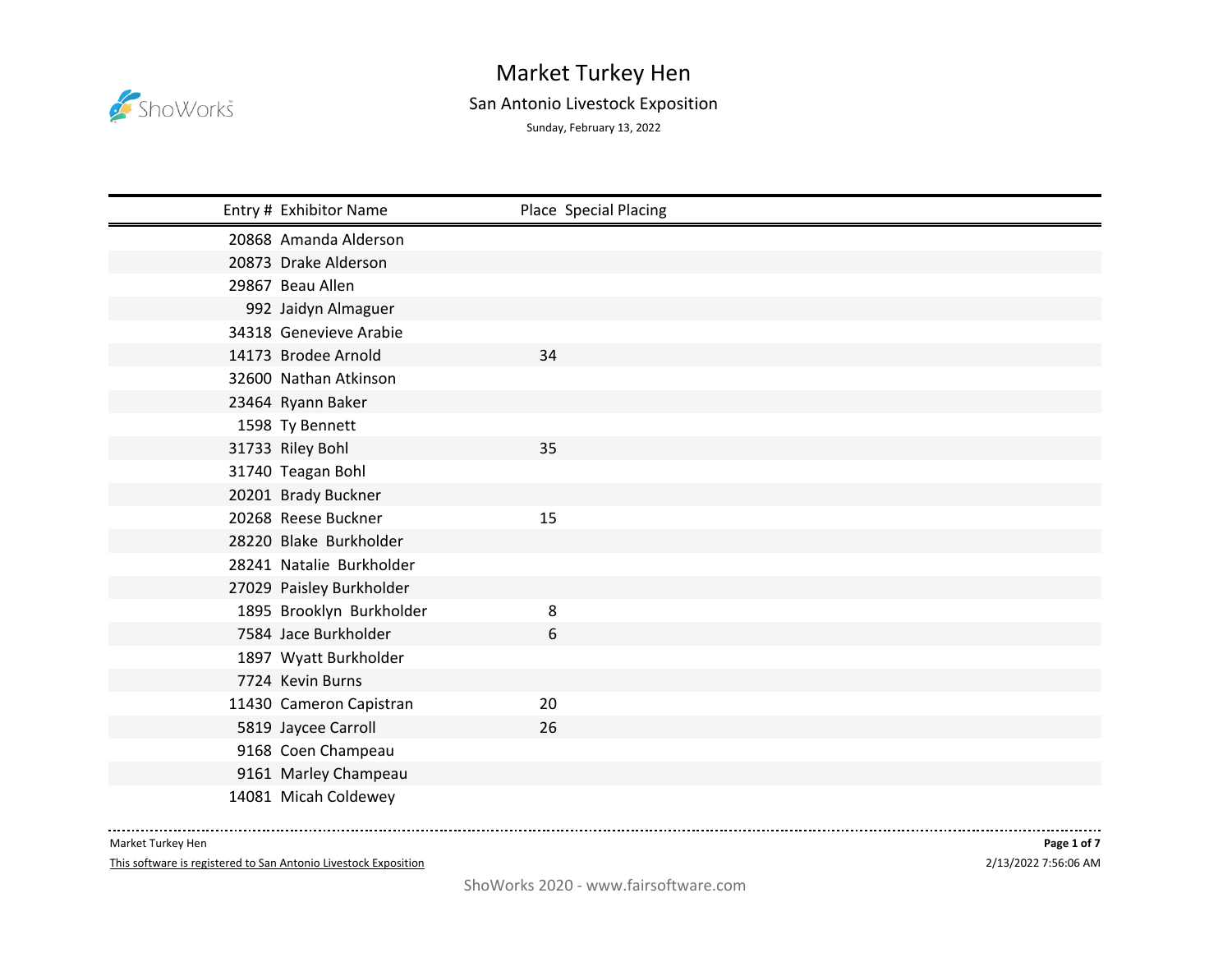| Entry # Exhibitor Name   | Place Special Placing |
|--------------------------|-----------------------|
| 14100 Rayanne Coldewey   |                       |
| 20877 Gregory Collins    |                       |
| 42468 Haiden Copeland    |                       |
| 26605 Christopher Cramer |                       |
| 13870 Jenna Crawford     |                       |
| 4140 Bo Crownover        |                       |
| 4148 Tripp Crownover     |                       |
| 9234 Neil Denton         |                       |
| 22825 Kassidy Dieckow    | 21                    |
| 27629 Dylan Dylla        |                       |
| 27630 Emily Dylla        |                       |
| 27632 Jordan Dylla       |                       |
| 27636 Riley Dylla        |                       |
| 23324 Marshall Ehlers    | 23                    |
| 23359 Riley Ehlers       | 22                    |
| 13585 Amber Ellebracht   | 10                    |
| 30650 Bailey Elwood      |                       |
| 30664 Wyatt Elwood       |                       |
| 15558 Haven Flores       |                       |
| 7808 Taryn Fojtik        |                       |
| 7736 Trevor Fojtik       | 13                    |
| 22962 Macey Franckowiak  | 31                    |
| 5188 Melissa Gaytan      |                       |
| 29236 Holt Geistweidt    |                       |
| 29248 Tuckyr Geistweidt  |                       |
| 22652 Garrett Gibbins    |                       |
| 44863 Sienna Goad        |                       |
| 23028 Patrick Goodman    |                       |
| 13972 Clara Gossett      |                       |
| 13981 Lila Gossett       | 30                    |
| 16095 Dillon Gray        |                       |

--------------

This software is registered to San Antonio Livestock Exposition

2/13/2022 7:56:07 AM **Page 2 of 7**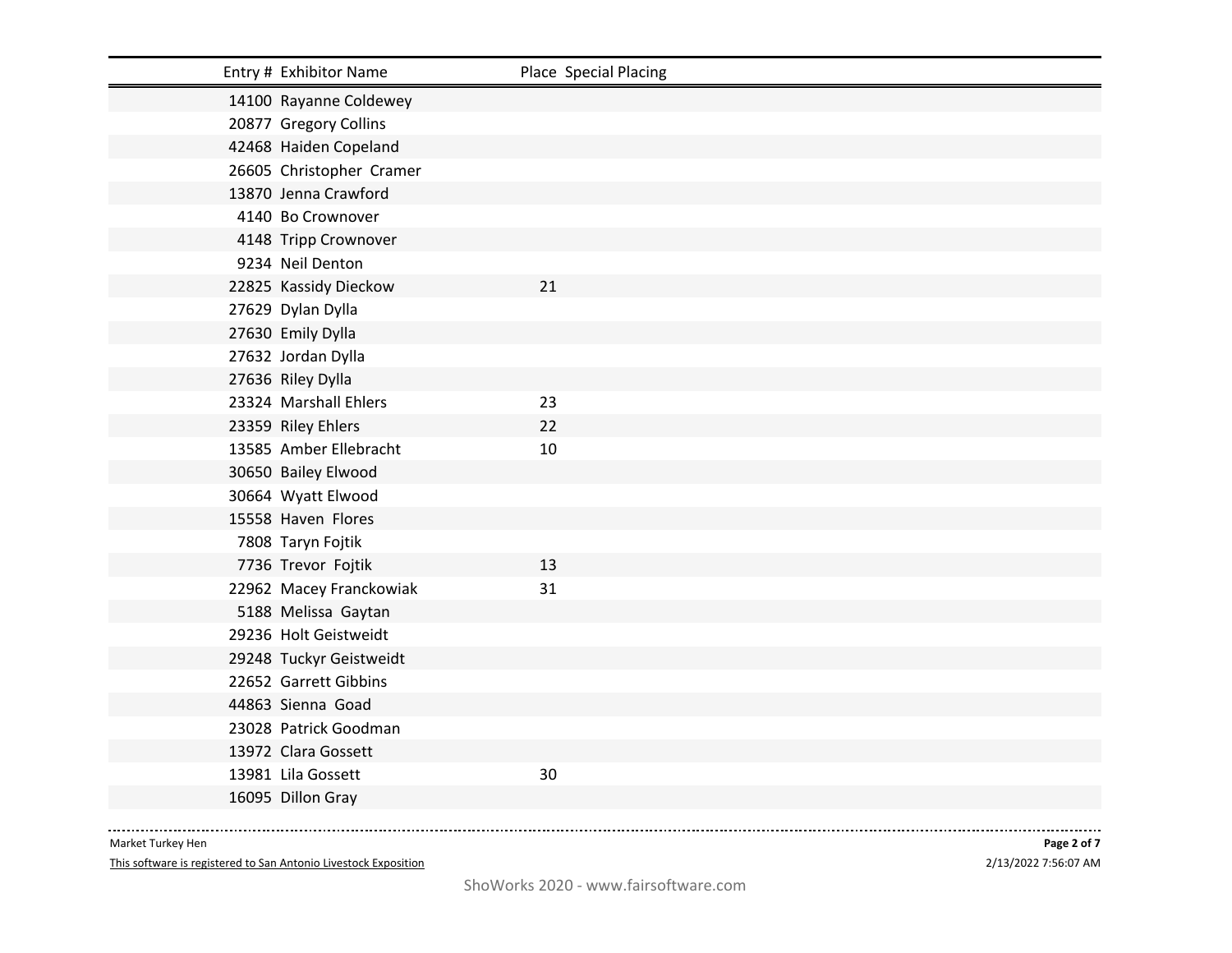| Entry # Exhibitor Name     | Place Special Placing |
|----------------------------|-----------------------|
| 14044 Luke Gray            |                       |
| 27507 Conner Hale          |                       |
| 27502 Gillian Hale         |                       |
| 9436 Landrie Hampton-Hogue |                       |
| 22873 Afton Harlan         |                       |
| 22896 Elliana Harlan       |                       |
| 22906 Weston Harlan        |                       |
| 27652 Conley Harris        |                       |
| 27653 Hadley Harris        |                       |
| 8648 Hunterleigh Hartmann  |                       |
| 14096 Preston Heinsohn     |                       |
| 15436 Luke Henderson       |                       |
| 44294 Colter Hill          |                       |
| 27664 Robert Hime          |                       |
| 20350 Amanda Hoffmann      | 27                    |
| 20353 Carlee Hoffmann      | 12                    |
| 22700 Brynna Hutchison     | 24                    |
| 22772 Kylar Hutchison      | 14                    |
| 29396 Hadley Inmon         |                       |
| 17004 Clarke Jackel        |                       |
| 19443 Scarlett James       |                       |
| 26746 Ava Jenschke         | 16                    |
| 26744 Travis Jenschke      | 5                     |
| 37907 Trint Jeschke        |                       |
| 14110 Tyler John           |                       |
| 5768 Kaylee Johnson        |                       |
| 20386 Karsyn Kaufmann      |                       |
| 22854 Carlie Kelso         |                       |
| 22890 Weston Kelso         |                       |
| 20465 Ella Ketron          |                       |
| 15206 Kiley Kizziah        |                       |

--------------

This software is registered to San Antonio Livestock Exposition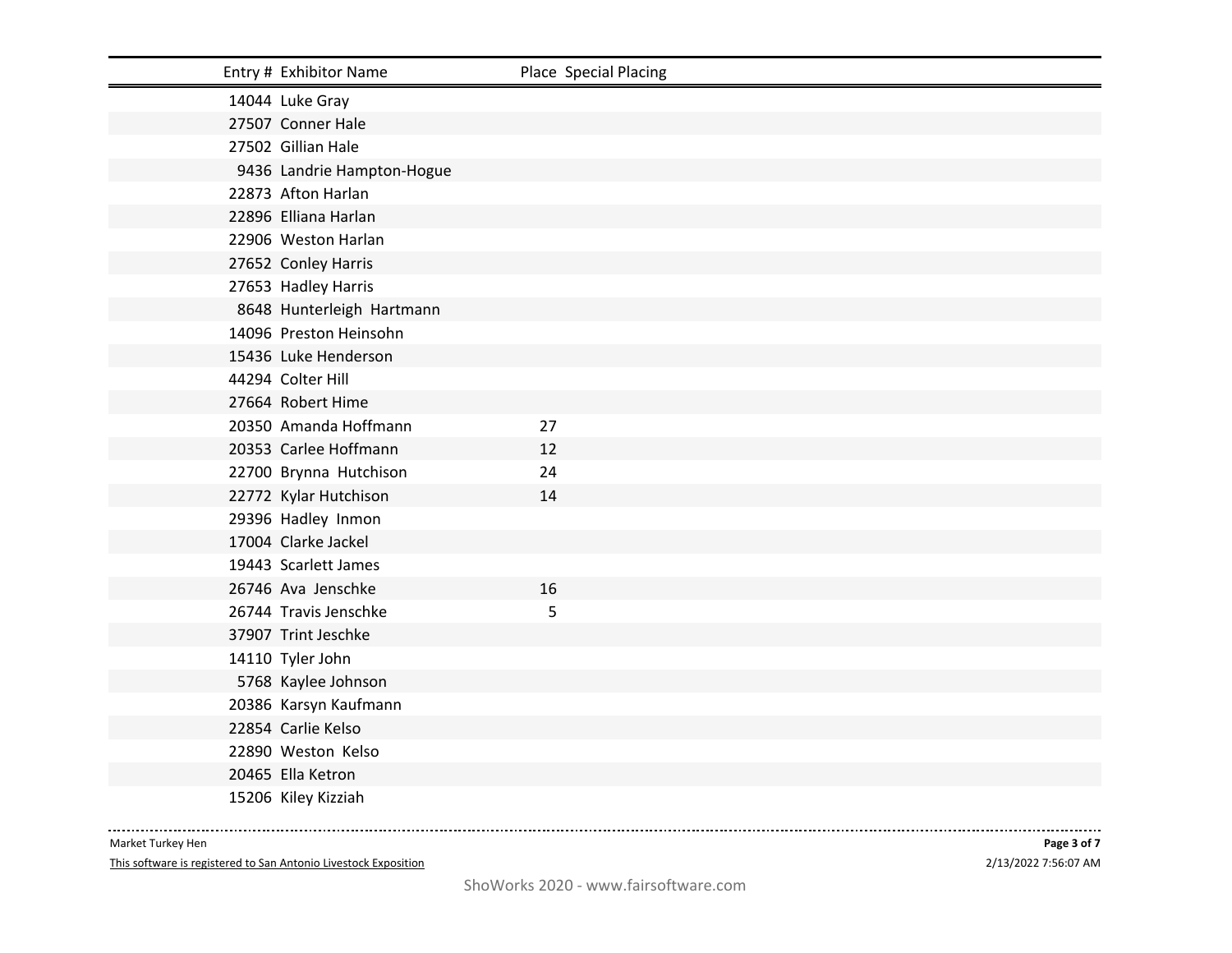| Entry # Exhibitor Name | Place Special Placing |
|------------------------|-----------------------|
| 36210 Mason Kneese     | 3                     |
| 13561 Allie Kopecki    |                       |
| 13643 Everett Kopecki  |                       |
| 8931 Jaden Kotara      |                       |
| 30088 Emma Koutz       |                       |
| 33904 Karson Krause    |                       |
| 37426 Kylee Kutac      |                       |
| 8623 Hailey Landrum    |                       |
| 8645 Hudson Landrum    |                       |
| 10439 Olivia Latiolais |                       |
| 8856 Slate Latiolais   |                       |
| 10434 Lilith Lolley    |                       |
| 7895 Dalton Lopez      |                       |
| 21234 Emma Luensmann   | 9                     |
| 17336 Mckenzie Lutz    | 25                    |
| 13111 Quinton Lyne     |                       |
| 13125 Thatcher Lyne    |                       |
| 37450 Klarisa M0Ehrig  |                       |
| 8549 Chelsey Malcher   |                       |
| 8619 Cline Mangum      |                       |
| 8702 Rance Mangum      | 11                    |
| 7629 Brady Mann        |                       |
| 21275 Bradley Marek    |                       |
| 21283 Grace Marek      |                       |
| 21288 Matthew Marek    |                       |
| 41788 Alex Martinez    |                       |
| 21840 Claire Martinez  |                       |
| 41791 Jay Martinez     |                       |
| 36098 Reese Mazurek    |                       |
| 36111 Rien Mazurek     |                       |
| 5821 Makenzie Mcdaniel |                       |

--------------

This software is registered to San Antonio Livestock Exposition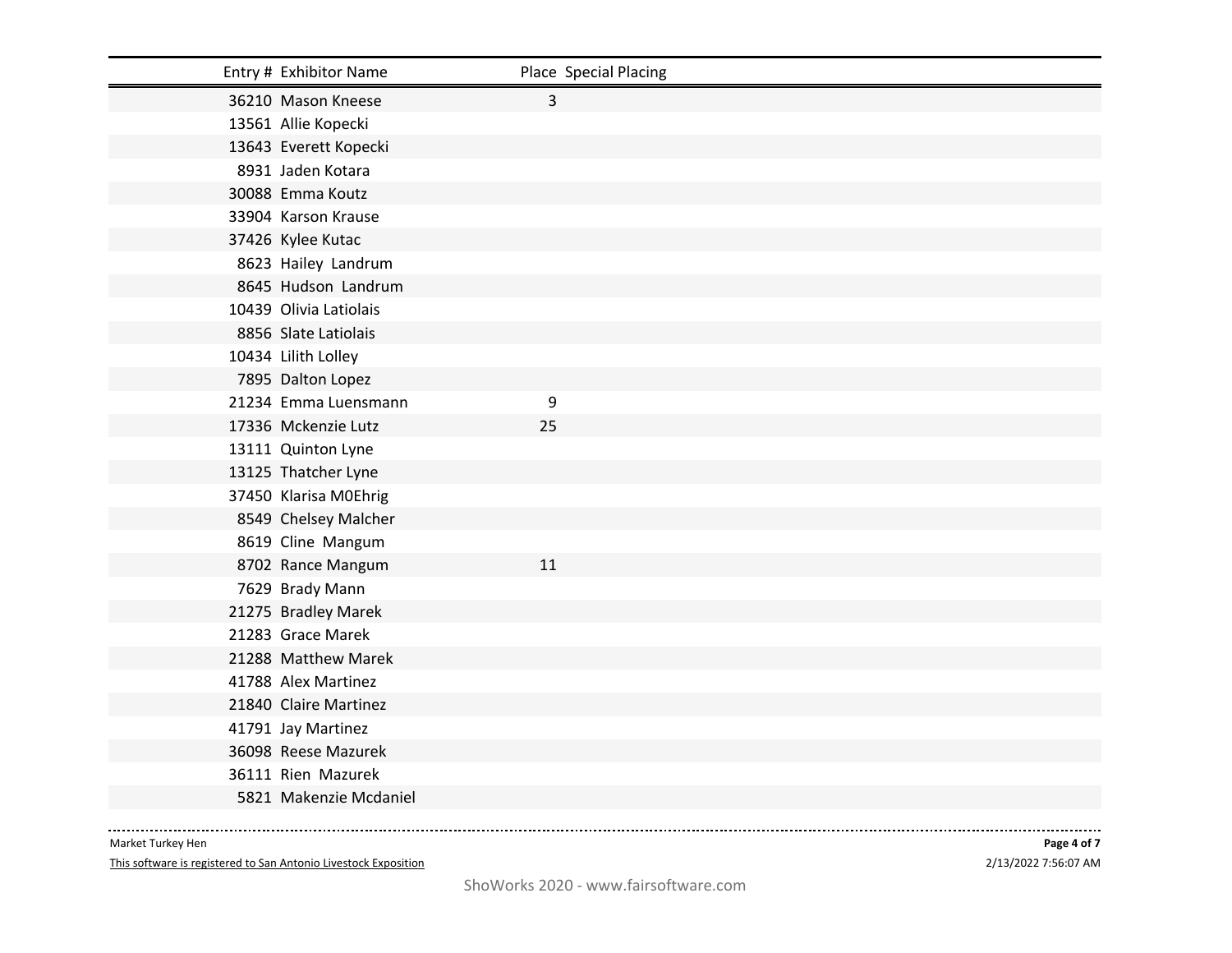| Entry # Exhibitor Name   | Place Special Placing |
|--------------------------|-----------------------|
| 17059 Lillian Meier      |                       |
| 21862 Kaylee Miller      |                       |
| 16911 Zachary Miller     |                       |
| 35941 Bailey Mims        |                       |
| 28892 Addyson Moerbe     |                       |
| 17533 Kassidy Moffett    |                       |
| 21317 Colson Mooney      | 32                    |
| 14065 Madisyn Mooney     | $\overline{7}$        |
| 21322 Caitlin Morgenroth | $\overline{2}$        |
| 60061 Caitlin Morgenroth | 2 Reserve Champion    |
| 21325 Taylor Morgenroth  |                       |
| 20335 Brylee Mulle       |                       |
| 17624 Ace Naegelin       |                       |
| 17633 Khloe Naegelin     |                       |
| 8656 Owyn Noll           |                       |
| 8736 Tobyn Noll          | 18                    |
| 14220 Adyson Norton      |                       |
| 60060 Thomas Oman        | 1 Grand Champion      |
| 42364 Thomas Oman        | $\mathbf{1}$          |
| 7696 Cameron Otto        | 28                    |
| 23612 Hailey Padalecki   |                       |
| 28725 Carter Pape        |                       |
| 28712 Hunter Pape        |                       |
| 28744 Macie Pape         | 29                    |
| 29818 Charles Parker     | 19                    |
| 23616 Adrian Perez       | 33                    |
| 23693 Preston Phillips   |                       |
| 23661 Ryleigh Phillips   |                       |
| 22777 John Polster       |                       |
| 26823 Joseph Polster     |                       |
| 4845 Keirsten Popham     |                       |

. . . . . . . . . .

--------------

This software is registered to San Antonio Livestock Exposition

. . . . . .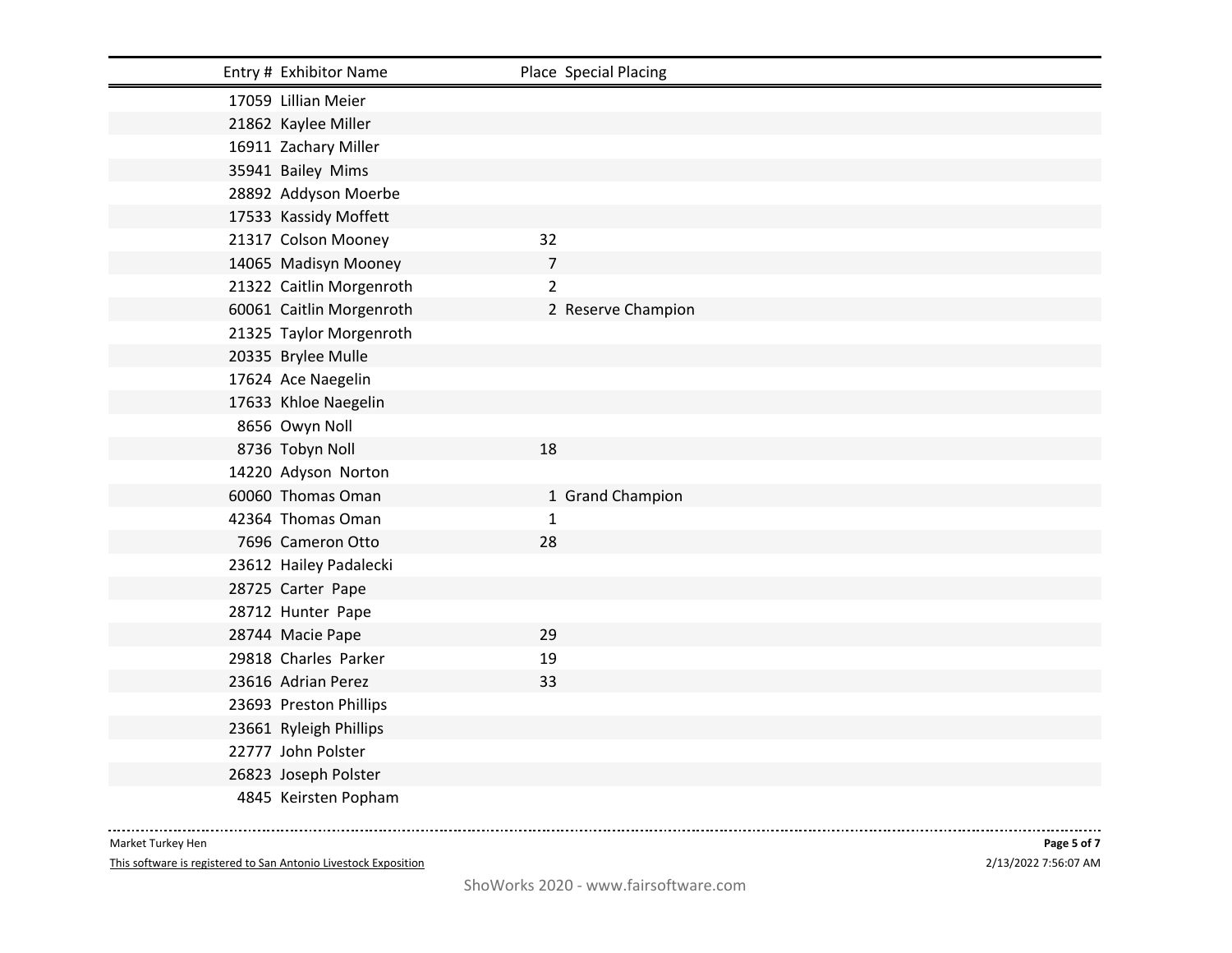| Entry # Exhibitor Name        | Place Special Placing |
|-------------------------------|-----------------------|
| 8181 Blake Posey              |                       |
| 14033 Lane Ramzinski          |                       |
| 21373 Brooke Reininger        | 4                     |
| 21380 Reide Reininger         |                       |
| 26843 Luke Rizzo              |                       |
| 26824 Riley Rizzo             |                       |
| 44890 Joshua Robertson        |                       |
| 44871 Royce Robertson         |                       |
| 37953 Kaiden Rowley           |                       |
| 12648 Tristan Sanchez         |                       |
| 42377 Landon Schiller         |                       |
| 42382 Nolan Schiller          |                       |
| 36004 Paxton Schmidt          |                       |
| 36092 Rylie Schmidt           | 17                    |
| 4490 Bo Schott                |                       |
| 3741 Ty Schott                |                       |
| 1540 Garrett Scott            |                       |
| 1660 Harper Scott             |                       |
| 1685 Lauren Scott             |                       |
| 32883 Allyson Sherley         |                       |
| 6350 Alexandria Sione         |                       |
| 6361 Annabella Sione          |                       |
| 4620 Conner Speis             |                       |
| 4625 Justin Speis             |                       |
| 17449 Payton Layne Stratemann |                       |
| 19638 Ryder Thornton          |                       |
| 26869 Blaise Voorhees         |                       |
| 29378 Patrick Voorhees        |                       |
| 13592 Ashlyn West             |                       |
| 9441 Lydia Williams           |                       |
| 2354 Ravyn Williams           |                       |

. . . . . . . . . .

--------------

This software is registered to San Antonio Livestock Exposition

. . . . . .